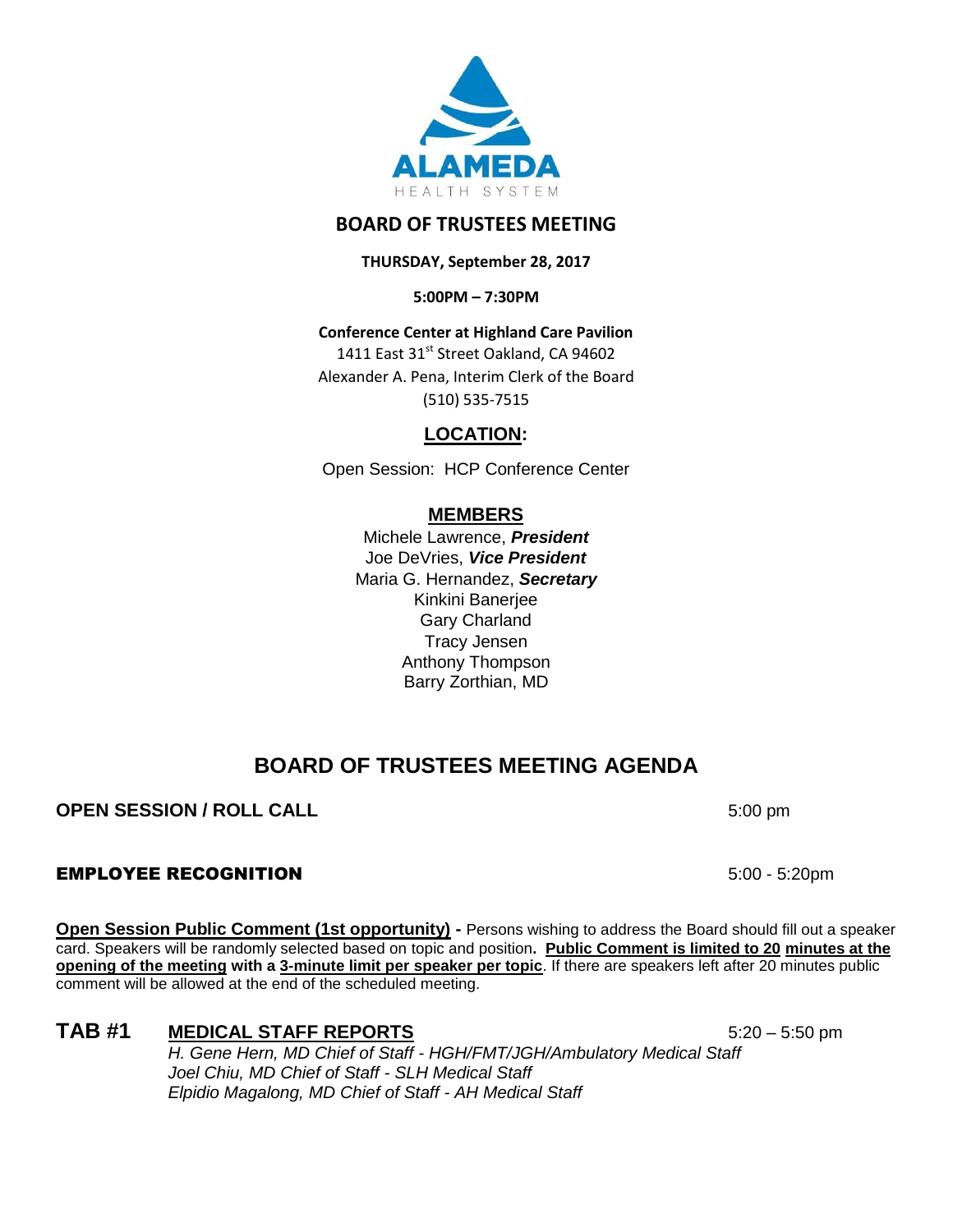**Alameda Health System**  Board of Trustees Meeting – Agenda September 28, 2017

# **TAB #2 BOARD PRESIDENT REPORT** 5:50 – 6:00 pm

*Michele Lawrence, President*

### *ACTION: Board Resolution Regarding Deferred Action for Child Arrivals ("DACA")*

**TAB #3 CEO REPORT** 6:00 – 6:20 pm *Delvecchio Finley, Chief Executive Officer*

### **TAB #4 ACTION: CONSENT AGENDA** 6:20 pm

### **A. Approval of the Minutes of the September 14, 2017, Board of Trustees Meeting.**

**B. Approval of the policies from the September QPSC meeting.**

*The Quality and Professional Services Committee recommends approval of the following policies:*

### **Alameda Health System Policies**

**EXECT** Linen Warming, and Solution Warming, Cabinets

### **Alameda Hospital Policies**

### **Highland Hospital/Fairmont/JGPH/Ambulatory Policies**

- **NCH Intracervical Balloon Induction (Highland Hospital Only)**
- Pyxis and Pyxis Profile Medstation

### **San Leandro Hospital**

- **Blood Transfusion Criteria**
- Blood Usage Review
- Confidentiality of San Leandro Medical Staff Records
- **Consecutive No Hospital Privilege List Days**
- Disclosure of Interest
- Emergency Department Patients Needing Evaluation and Treatment by an On-Call Physician Specialist
- **Function and Responsibilities of Medical Staff Department Chair**
- **Gann Act Compliance**
- **Impaired Practitioner Policy**
- Interventions Relating to Disruptive Practitioner Behavior
- Management of Patients with Pre-Existing Physician Relationships who Present to the Emergency Department
- **Medical Staff Department's Emergency Back-Up**
- **Medical Staff Peer Review Policy**
- Medical Staff Policy for Credentialing Practitioners in the Event of a Disaster
- **■** Medical Staff Policy for Obtaining Outside Peer Review Consultation Services
- **Photo Identification Badges for Medical and Allied Health Staff**
- **Physician Profiles**
- **Procedure Review**
- **Response to Statement of Concerns**
- **Responsibility for Completion of Discharge Summary**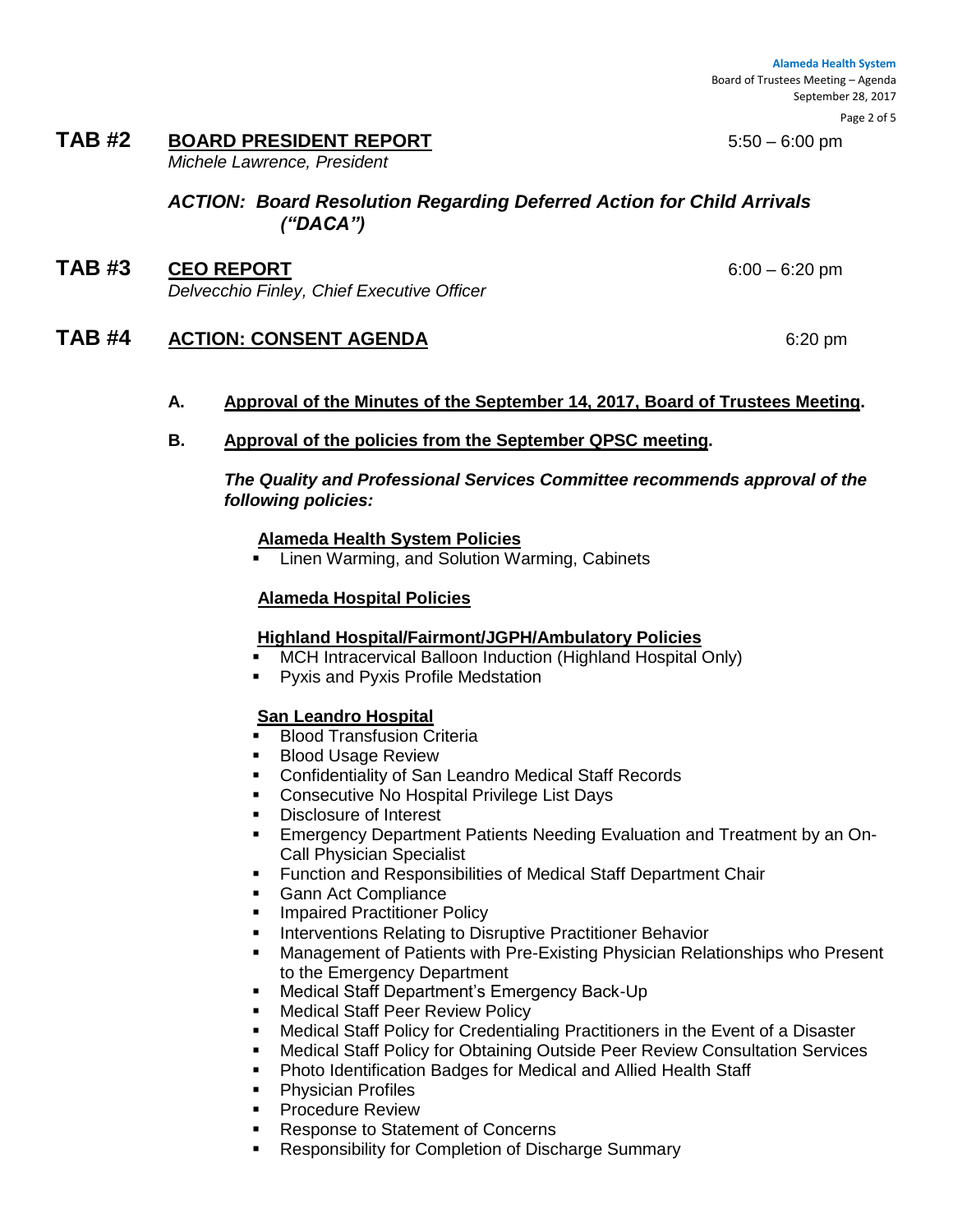Page 3 of 5

- Reviewing Medical Staff Policies and Procedures
- Selection of San Leandro Medical Staff Volume and Quality Indicators

#### **Clinical**

- Medical Assistant Supervision (Ambulatory)
- Nurse Telephone Advice/Triage (Ambulatory)

#### *Recommendation: Motion to Approve*

#### **END OF CONSENT AGENDA**

- **TAB #5 ACTION: Approve the Appointment of Dr. Ng to the Alameda Health Partners Board of Directors** 6:20 – 6:30 pm *Ghassan Jamaleddine, Chair, Alameda Health Partners Board of Directors*
- **TAB #6 ACTION: Approve FY 2018 Performance (TNM) Dashboard** 6:30 6:45 pm *Ishwari Venkataraman, Vice President – Strategic Planning and Business Development*

### **TAB #7 DISCUSSION/REPORT** 6:45 – 7:00 pm

**A. Monthly Financial Update** *David Cox, Chief Financial Officer*

### **TAB #8 COMMITTEE REPORT**

**A. Audit and Compliance**  *Kinkini Banerjee, Chair*

### **TAB #9 INFORMATION REPORTS (Written)**

- **A. AHS Community Engagement Report** *Terry Lightfoot, Director, Public Affairs and Community Engagement*
- **B. Legislative Affairs/Local Government Strategy**  *Terry Lightfoot, Director, Public Affairs and Community Engagement*

**(Announcement as to Purpose of Closed Session)**

### **CLOSED SESSION** 7:00 pm

**A. Conference with Labor Negotiator – SEIU Local 1021; UAPD [Government Code Section 54957.6] (2 matters)**

*Tony Redmond, Chief Human Resources Officer Luis Fonseca, Chief Operating Officer M.D. Moye, General Counsel*

#### *(Reconvene to Open Session)*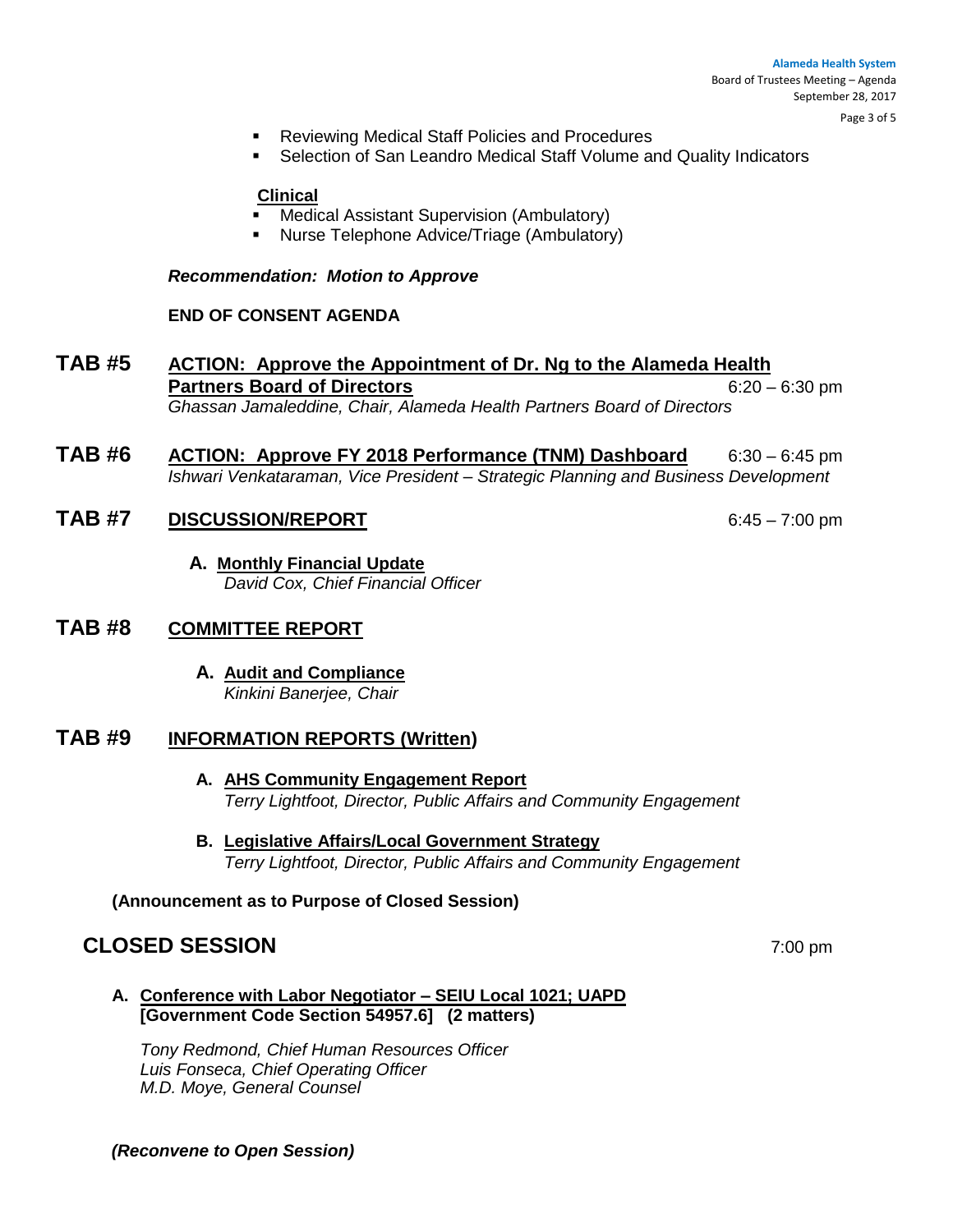# **OPEN SESSION**

**OPEN SESSION PUBLIC COMMENT (2nd opportunity)** - Persons wishing to address the Board should fill out a speaker card. Speakers will be randomly selected based on topic and position**. Public Comment is limited to 3-minutes per speaker per topic.**

**PUBLIC COMMENTS**

**TRUSTEE COMMENTS** 

### **ADJOURNMENT**